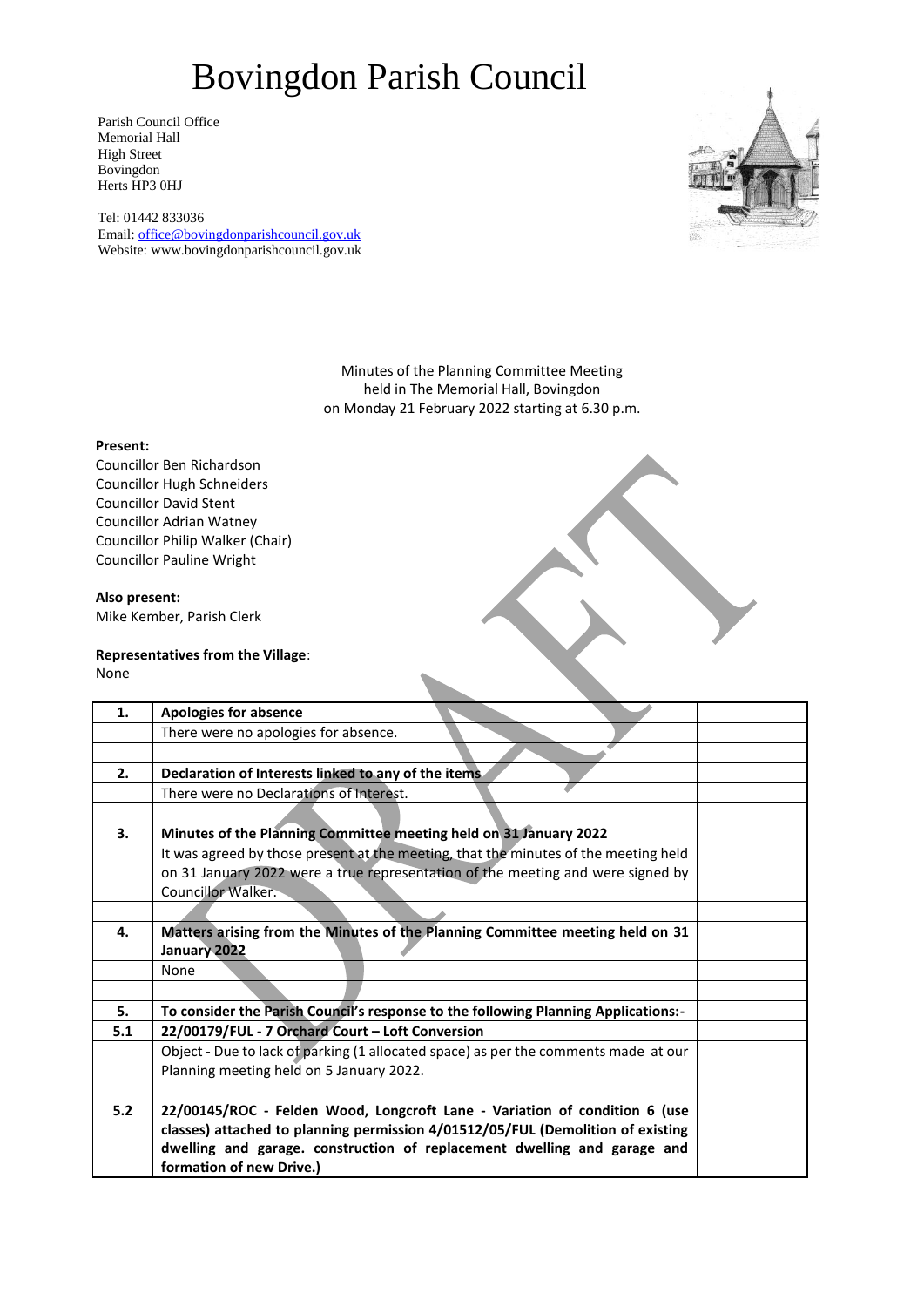Parish Council Office Memorial Hall High Street Bovingdon Herts HP3 0HJ

Tel: 01442 833036 Email: [office@bovingdonparishcouncil.gov.uk](mailto:office@bovingdonparishcouncil.gov.uk) Website: www.bovingdonparishcouncil.gov.uk

|      | No comment                                                                                                                                           |  |
|------|------------------------------------------------------------------------------------------------------------------------------------------------------|--|
|      |                                                                                                                                                      |  |
| 5.3  | 22/00272/FHA - 7 Newhouse Road - Proposed Single Storey Rear Extension and                                                                           |  |
|      | <b>Front Porch</b>                                                                                                                                   |  |
|      | Support                                                                                                                                              |  |
|      |                                                                                                                                                      |  |
| 5.4  | 22/00314/FHA - 6 Pembridge Close - Single storey rear extension                                                                                      |  |
|      | Support                                                                                                                                              |  |
|      |                                                                                                                                                      |  |
| 5.5  | 22/00305/UPA - Meadow Farm, Shantock Lane - Construction of additional storey<br>to 9m                                                               |  |
|      | Overdevelopment in the Green Belt. The proposed increase is more than 30% of the                                                                     |  |
|      | size of the existing building.                                                                                                                       |  |
|      |                                                                                                                                                      |  |
| 5.6  | 21/04784/FHA - 3 Arden Close - Single storey front and rear extension with loft                                                                      |  |
|      | conversion                                                                                                                                           |  |
|      | Our comments are as per our feedback on 7 February 2022. That is - 'No objection                                                                     |  |
|      | providing the applicant can satisfy the requirement that there is a minimum of two                                                                   |  |
|      | parking spaces on the application site without compromising the turning circle'. We                                                                  |  |
|      | would add that the parking spaces need to be usable and of an appropriate size.                                                                      |  |
|      |                                                                                                                                                      |  |
| 5.7  | 22/00267/DRC - 45 - 46 Chesham Road - Details as required by conditions 3                                                                            |  |
|      | (external materials, 4 (hard and soft landscaping, 5 (highways works) 11 (charging                                                                   |  |
|      | points) and 18 (biodiversity mitigation) attached to planning permission                                                                             |  |
|      | 21/01483/FUL (Demolition of existing bungalows, construction of 8 semi-detached<br>houses and associated access, parking and landscaping.)           |  |
|      | No comment                                                                                                                                           |  |
|      |                                                                                                                                                      |  |
|      |                                                                                                                                                      |  |
| 5.8  | 22/00358/TPO - Westbrook Hay School, London Road - Fell 4 oak trees                                                                                  |  |
|      | Object $\sim$ do not understand why there is a need to fell these trees. There is no<br>supporting documentation.                                    |  |
|      |                                                                                                                                                      |  |
| 5.9  |                                                                                                                                                      |  |
|      | 22/00316/DRC - Bovingdon W R F Bovingdon Airfield, Chesham Road -Details as<br>required by condition 12 (Noise management plan) attached to planning |  |
|      | permission 20/03194/MFA (Use of land for film making to include earth works to                                                                       |  |
|      | remove 'bund' and construction of 3 permanent studios & creation of 'backlot                                                                         |  |
|      | space' to allow for construction of temporary studios with associated support                                                                        |  |
|      | services and parking. Use of former control tower as office space and/ or as film                                                                    |  |
|      | set. Construction of security building at entrance.)                                                                                                 |  |
|      | No comment although we note there is no documentation on the planning portal.                                                                        |  |
|      |                                                                                                                                                      |  |
| 5.10 | 22/00343/OTD - Cottingham Farm, Flaunden Lane - Roof mounted solar array                                                                             |  |
|      | No objection                                                                                                                                         |  |
|      |                                                                                                                                                      |  |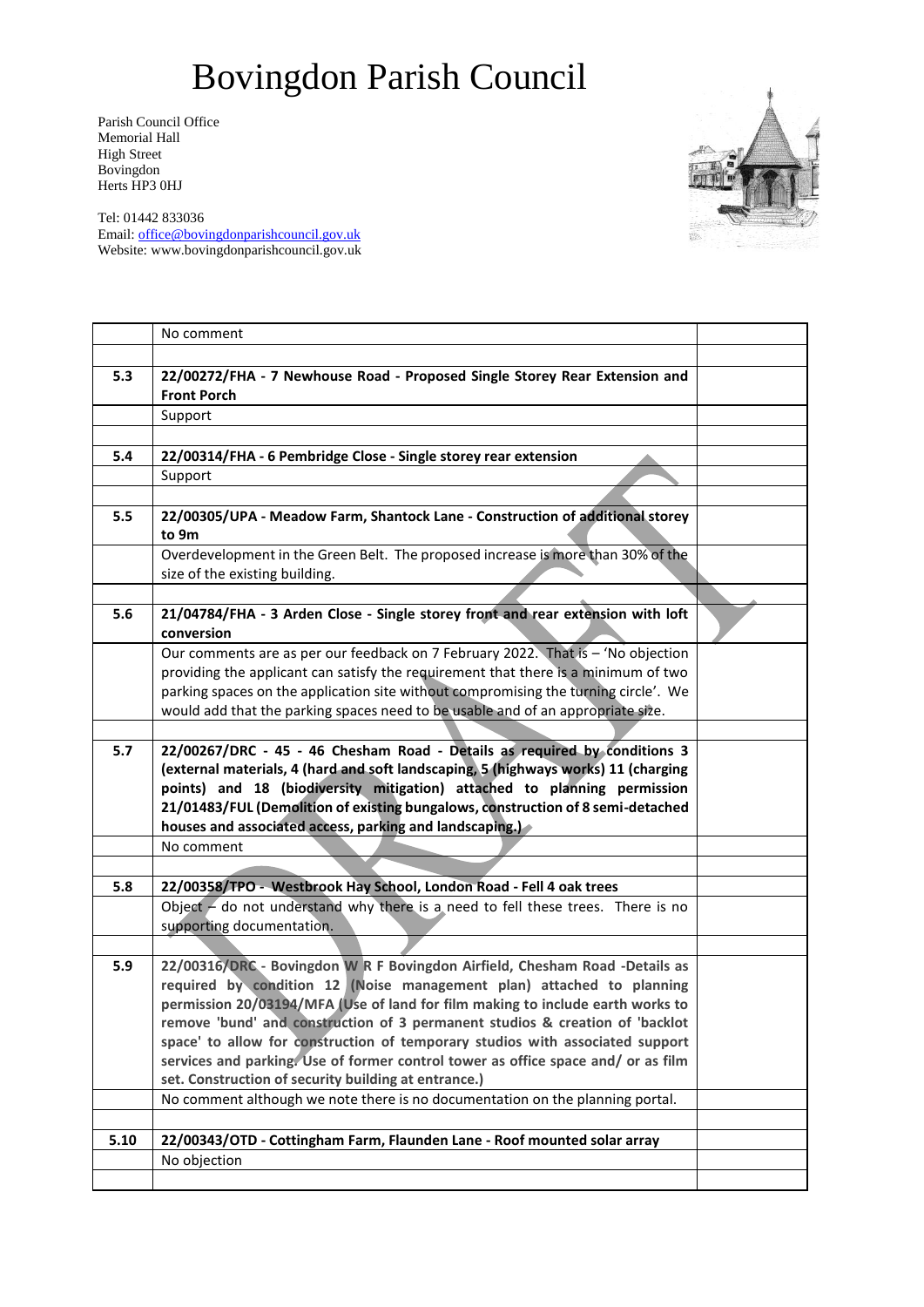Parish Council Office Memorial Hall High Street Bovingdon Herts HP3 0HJ

Tel: 01442 833036 Email: [office@bovingdonparishcouncil.gov.uk](mailto:office@bovingdonparishcouncil.gov.uk) Website: www.bovingdonparishcouncil.gov.uk

| 6.  | To note the outcome of planning applications considered by Dacorum Borough<br>Council :-                                                                       |  |
|-----|----------------------------------------------------------------------------------------------------------------------------------------------------------------|--|
| 6.1 | 21/04514/RET - The Old Stables, Green Bloom Nursery, Chipperfield Road -                                                                                       |  |
|     | Retention of building for Pigs and animal feed storage - APPLICATION WITHDRAWN                                                                                 |  |
|     | (BPC Object)                                                                                                                                                   |  |
|     |                                                                                                                                                                |  |
| 6.2 | 21/04553/DRC - The Mares, Chipperfield Road - Details as required by condition 2                                                                               |  |
|     | (materials) attached to planning permission 4/01489/18/FUL (Demolition of                                                                                      |  |
|     | agricultural building. Construction of two 4-bed detached dwellings, car ports, trees                                                                          |  |
|     | and boundary fencing to enclose private gardens) - GRANTED                                                                                                     |  |
|     |                                                                                                                                                                |  |
| 6.3 | 21/04521/DRC - Cottingham Farm, Flaunden Lane - Details required by Condition 3                                                                                |  |
|     | (Materials), Condition 5. (Landscaping), Condition 6 (Biodiversity Improvement                                                                                 |  |
|     | Plan), 7 (External Works Layout) attached to planning permission 21/01867/FUL -<br>The replacement of an existing bungalow, triple garage and store with the   |  |
|     | construction of a new 3 bed dwelling, triple garage and farm office $-$ GRANTED                                                                                |  |
|     |                                                                                                                                                                |  |
| 6.4 | 21/04613/OUT - Meadow Way Farm, Long Lane - 3 x Eco Detached Homes, With                                                                                       |  |
|     | Parking and Gardens - APPLICATION WITHDRAWN (BPC Object)                                                                                                       |  |
|     |                                                                                                                                                                |  |
| 6.5 | 21/04676/FHA - 9 Claverton Close - Single storey rear extension - GRANTED (BPC                                                                                 |  |
|     | Support)                                                                                                                                                       |  |
|     |                                                                                                                                                                |  |
| 6.6 | 22/00036/DRC - Rosecroft, 49 Chesham Road - Details as required by condition 5d                                                                                |  |
|     | (Contamination Validation Report) and Condition 6 attached to planning permission<br>19/02696/FUL and planning permission 20/03064/ROC (Demolition of existing |  |
|     | bungalow, construction of 8 new semi-detached houses (2 x 2 bedroom, 2 x 3                                                                                     |  |
|     | bedroom and 4 x 4 bedroom), access, turning and parking areas, landscape planting                                                                              |  |
|     | and ancillary development.) - GRANTED (BPC No comment)                                                                                                         |  |
|     |                                                                                                                                                                |  |
| 6.7 | 21/04223/RET - Land At Berry Farm, Upper Bourne End Lane - Retention of three                                                                                  |  |
|     | steel containers (clad in timber) and post and rail fencing - REFUSED (BPC No                                                                                  |  |
|     | comment)                                                                                                                                                       |  |
|     |                                                                                                                                                                |  |
| 6.8 | 21/04467/FUL - The New Forge, Maple Farm, Shantock Lane - Redevelopment of the                                                                                 |  |
|     | site to provide three detached dwellings - GRANTED (BPC Object)                                                                                                |  |
| 6.9 | 21/04618/DRC - The Mares, Chipperfield Road - Details as required by conditions 3                                                                              |  |
|     | (Landscaping), 4 (Bat _ swift boxes) and 6 (Fire hydrants) attached to planning                                                                                |  |
|     | permission 4/01489/18/FUL (Demolition of agricultural building. Construction of two                                                                            |  |
|     | 4-bed detached dwellings, car ports, trees and boundary fencing to enclose private                                                                             |  |
|     | gardens) - GRANTED                                                                                                                                             |  |
|     |                                                                                                                                                                |  |